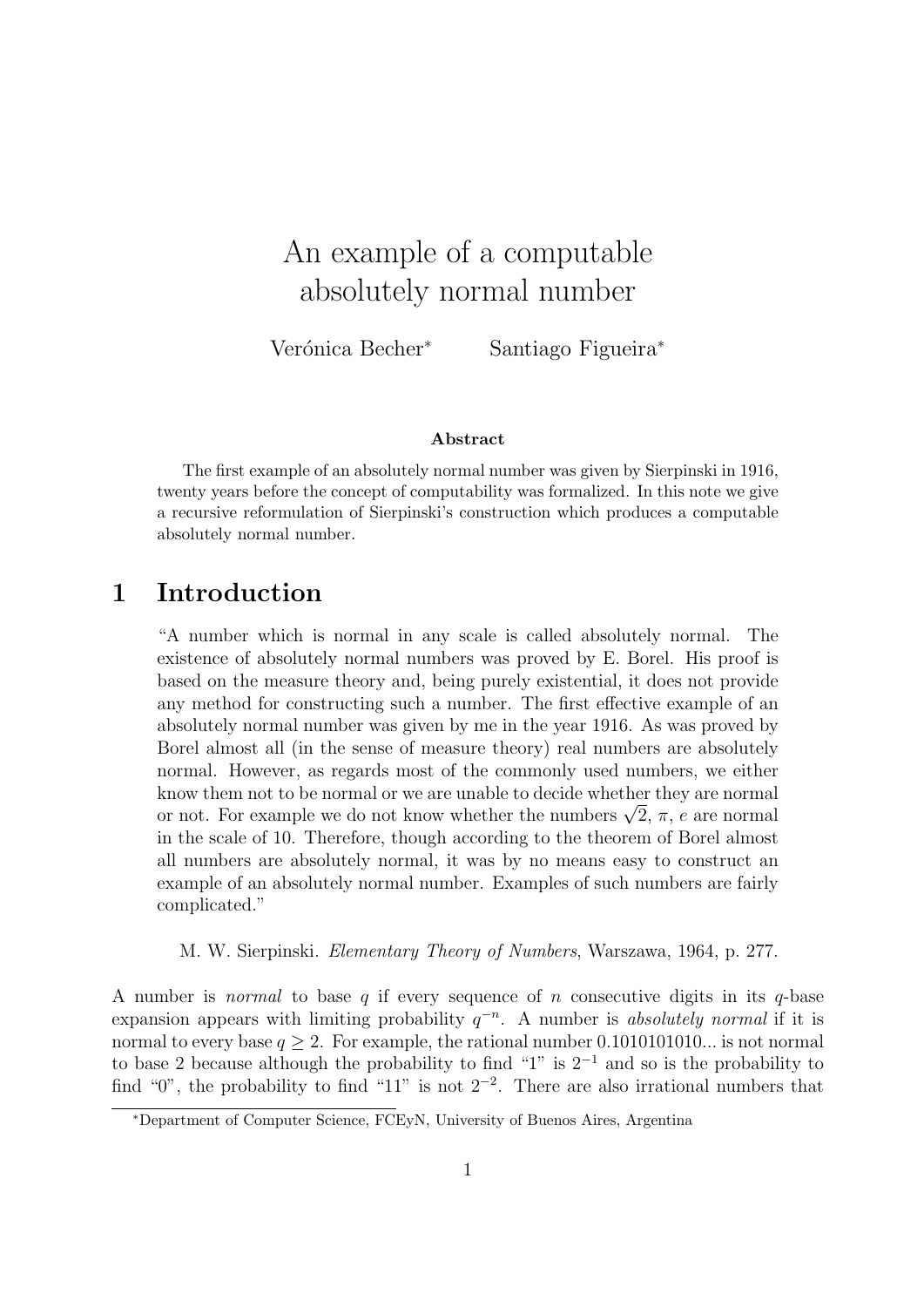are not normal in some base, as  $0.1010010001000001000001...$ , which is not normal to base 2. Another example is Champernowne's number 0.123456789101112131415 . . . which has all natural numbers in their natural order, written in base 10. It can be proved that Champernowne's number is normal to base 10, but not in some other bases. Let us notice that no rational is absolutely normal:  $\frac{a}{b}$  with  $a < b$  is written in base b as  $0.a000000000...$ Moreover, every rational r is not normal to any base  $q \geq 2$  [4]: the fractional expansion of r in base q will eventually repeat, say with a period of k, in which case the number r is about as far as being normal to the base  $q^k$  as it can be.

The first example of an absolutely normal number was given by Sierpinski in 1916 [5], twenty years before the concept of computability was formalized. Sierpinski determines such a number using a construction of infinite sets of intervals and using the minimum of an uncountable set. Thus, it is a priori unclear whether his number is computable or not. In this note we give a recursive reformulation of Sierpinski's construction which produces a computable absolutely normal number. We actually give an (ridiculously exponential) algorithm to compute this number.

The present work can be related to that of A. Turing [7] where he attempts to show how absolutely normal numbers may be constructed. However, the strategy he used is different from Sierpinski's and it is unclear whether the theorems announced in his paper actually hold.

Another example of an absolutely normal but not computable number is Chaitin's random number  $\Omega$ , the halting probability of a universal machine [3]. Based on his theory of program size Chaitin formalizes the notion of lack of structure and unpredictability in the fractional expansion of a real number, obtaining a definition of randomness stronger than statistical properties of randomness. Although the definition of  $\Omega$  is known there is no algorithm to exhibit its fractional digits. That is,  $\Omega$  is not computable.

The fundamental constants, like  $\pi$ ,  $\sqrt{2}$  and e, are computable and it is widely conjectured [6, 1] that they are absolutely normal. However, none of these has even been proved to be normal to base 10, much less to all bases. The same has been conjectured of the irrational algebraic numbers [1]. In general, we lack an algorithm that decides on absolute normality.

Let us recall that a real number is computable if there is a recursive function that calculates each of its fractional digits. Namely, there exists a total recursive  $f: N \to N$ such that for every n,  $f(n)$  is the  $n<sup>th</sup>$  fractional digit of the number in some base.

We will use Lebesgue's definition of measure. The measure of the interval  $I = (a, b)$ , with  $a < b$ , is denoted by  $\mu(I) = b - a$ , and the measure of a set of intervals J, denoted by  $\mu(J)$  is the measure of  $\bigcup J$ . We will use several properties of Lebesgue's measure, e.g., countable additivity and subadditivity.

After presenting Sierpinski's original construction we introduce our algorithmic version of his construction. Then, we discuss Sierpinski's number and we consider other variants defining absolutely normal numbers.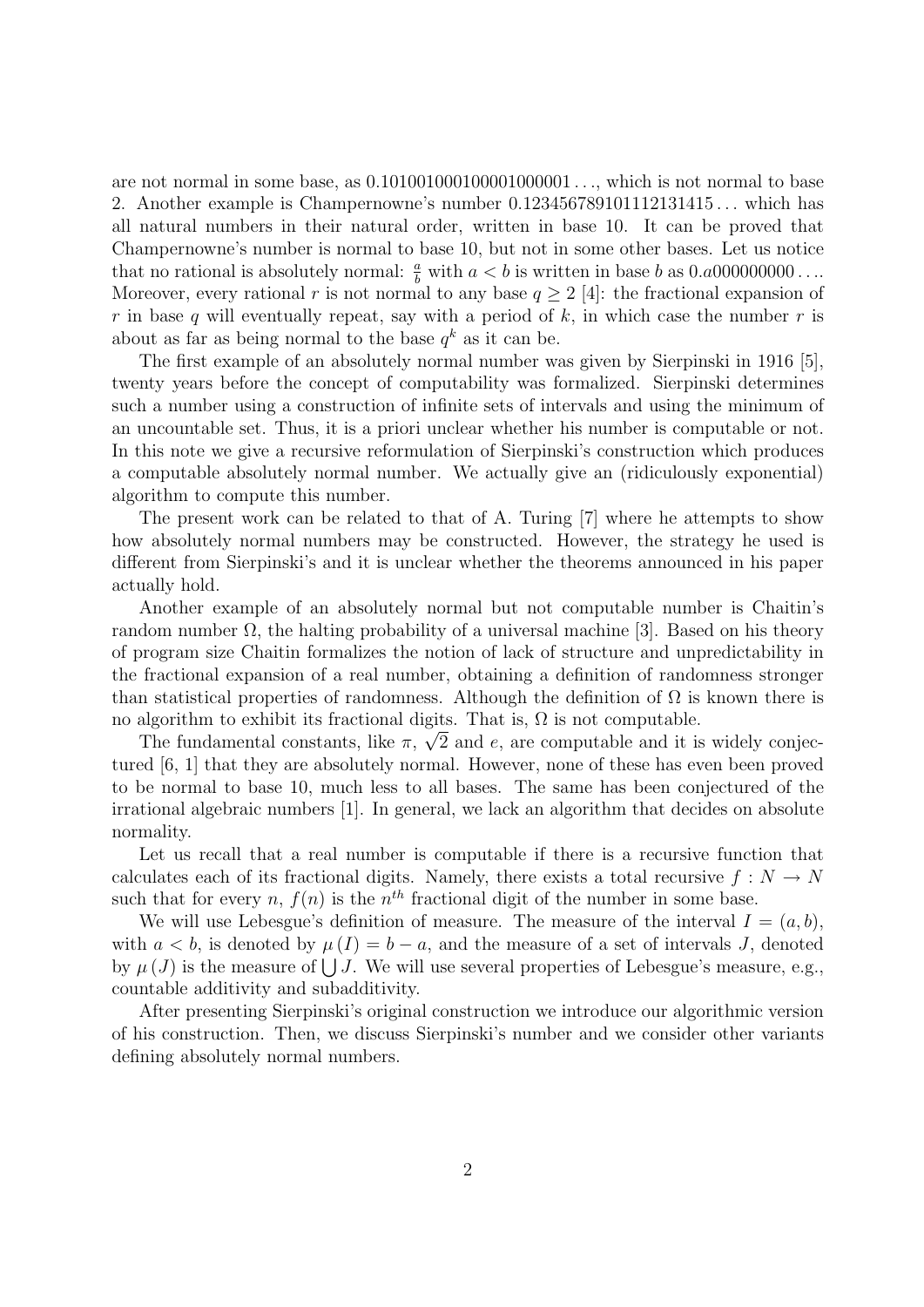### 2 Sierpinski's result of 1916

Sierpinski [5] achieves an elementary proof of an important proposition proved by E. Borel that states that almost all real numbers are absolutely normal. At the same time he gives a way to effectively determine one such number. He defines  $\Delta(\varepsilon)$  as a set of certain open intervals with rational end points. Although the set  $\Delta(\varepsilon)$  contains countably many intervals, they do not cover the whole of the  $(0, 1)$  segment. Sierpinski proves that every real number in  $(0, 1)$  that is external to  $\Delta(\varepsilon)$  is absolutely normal.

 $\Delta(\varepsilon)$  is defined as the union of infinitely many sets of intervals  $\Delta_{q,m,n,p}$ . The parameter  $\varepsilon$  is a number in  $(0, 1]$  used to bound the measure of  $\Delta(\varepsilon)$ .

$$
\Delta(\varepsilon) = \bigcup_{q=2}^{\infty} \bigcup_{m=1}^{\infty} \bigcup_{n=m,n,q(\varepsilon)}^{\infty} \bigcup_{p=0}^{q-1} \Delta_{q,m,n,p}
$$

where q ranges over all possible bases,  $n$  ranges over the lengths of fractional expansions,  $p$ ranges between 0 and  $q-1$ , m allows for arbitrarily small differences in the rate of appearance of the digit p in the fractional expansions, and  $\Delta_{q,m,n,p}$  is the set of all open intervals of the form  $\left(\frac{b_1}{q} + \frac{b_2}{q^2}\right)$  $\frac{b_2}{q^2} + ... + \frac{b_n}{q^n} - \frac{1}{q^n} \, , \, \frac{b_1}{q} + \frac{b_2}{q^2}$  $\frac{b_2}{q^2} + ... + \frac{b_n}{q^n} + \frac{2}{q^n}$  $\frac{2}{q^n}$  such that  $\Big|$  $\frac{c_p(b_1,b_2,...,b_n)}{n} - \frac{1}{q}$ q  $\vert \geq \frac{1}{n}$ m where  $0 \leq b_i \leq q-1$  for  $1 \leq i \leq n$  and  $c_p(b_1, b_2, ..., b_n)$  represents the number of times that the digit p appears amongst  $b_1, b_2, ..., b_n$ .

The idea is that  $\Delta_{q,m,n,p}$  contains all numbers that are not normal to base q. If a number is normal in base q we expect that the rate of appearance of the digit  $p$  in a prefix of length *n* to be as close as possible to  $\frac{1}{a}$ . Each interval in  $\Delta_{q,m,n,p}$  contains all numbers that written in base q start with  $0.b_1b_2...b_n$  and the digit p appears in  $0.b_1b_2...b_n$  at a rate different from  $\frac{1}{q}$ . Let us observe that the right end of the intervals in  $\Delta_{q,m,n,p}$  add  $\frac{2}{q^n}$ : added only  $\frac{1}{q^n}$  would leave the number  $0.b_1b_2...b_n1111...$  outside the open interval. Each interval in  $\Delta_{q,m,n,p}$  has measure  $\frac{3}{q^n}$  and for fixed q, m, n,  $\Delta_{q,m,n,p}$  is a finite set.

From Sierpinski's proof follows that  $n_{m,q}(\varepsilon)$  must be large enough as to imply  $\mu(\Delta(\varepsilon))$  <  $\varepsilon; n_{m,q} \left( \varepsilon \right) = \left| \frac{24 m^6 q^2}{\varepsilon} \right|$  $\frac{e^{i\alpha}a^2}{\varepsilon}$  + 2 suffices. In order to bound the measure of  $\Delta\left(\varepsilon\right)$ , Sierpinski works with the sum of the measures of each interval of  $\Delta_{q,m,n,p}$ :

$$
s\left(\varepsilon\right) = \sum_{q=2}^{\infty} \sum_{m=1}^{\infty} \sum_{n=n_{m,q}(\varepsilon)}^{\infty} \sum_{p=0}^{q-1} \sum_{I \in \Delta_{q,m,n,p}} \mu\left(I\right)
$$

and he proves that  $\mu(\Delta(\varepsilon)) \leq s(\varepsilon) < \varepsilon$  for every  $\varepsilon \in (0,1]$ .

Sierpinski defines  $E(\varepsilon)$  as the set of all real numbers in  $(0,1)$  external to every interval of  $\Delta(\varepsilon)$  and he proves that for every  $\varepsilon \in (0,1]$ , every real in  $E(\varepsilon)$  is absolutely normal. Since  $\mu(E(\varepsilon))$  is greater than or equal to  $(1 - \varepsilon)$ , for every  $\varepsilon$  in  $(0, 1]$ , every real in  $(0, 1)$ is absolutely normal with probability 1.

Although the measure of  $\Delta(\varepsilon)$  is less than  $\varepsilon$ , no segment  $(c, d)$  with  $c < d$  can be completely included in  $E(\varepsilon)$ . If this happened there would be infinitely many rationals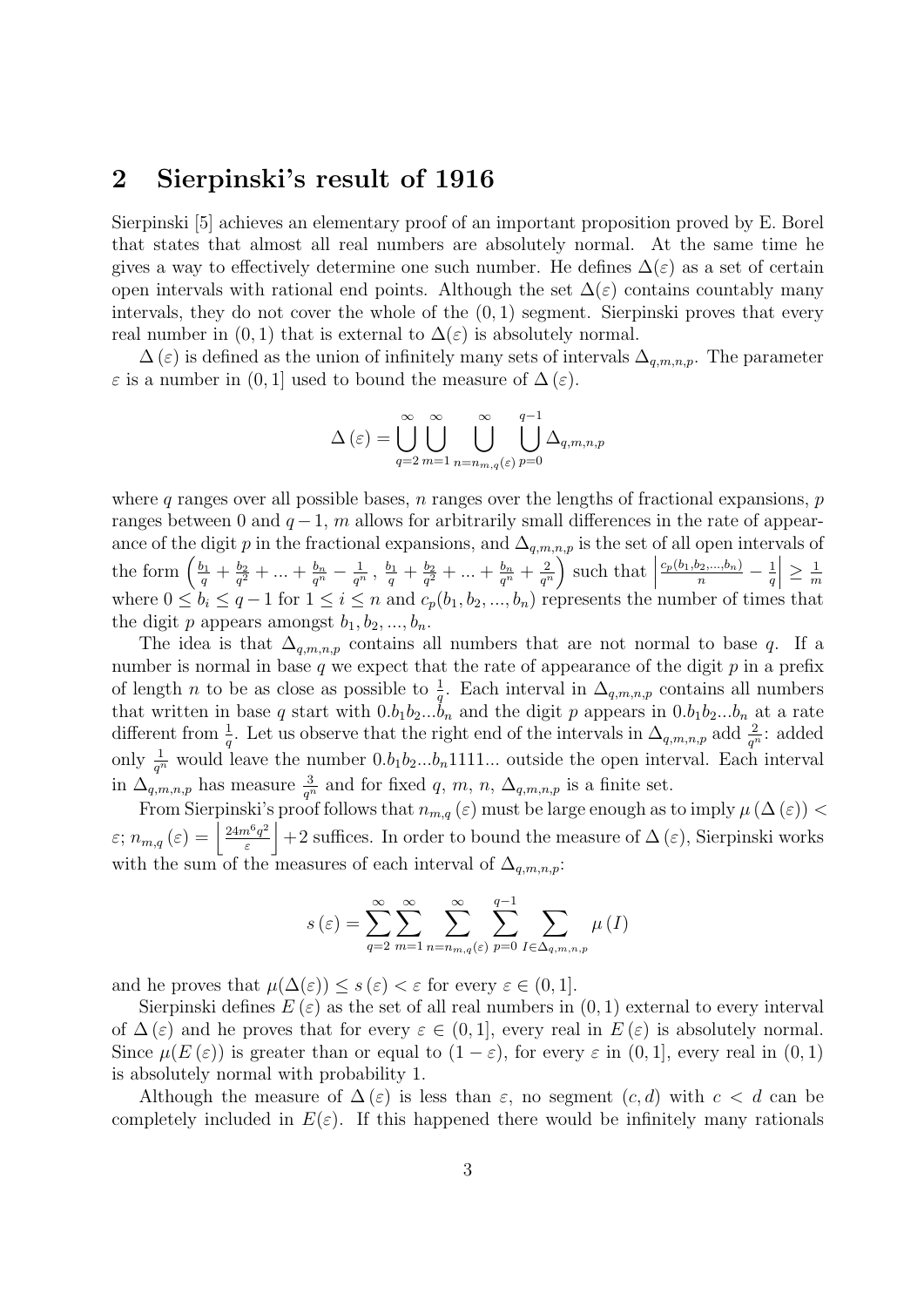belonging to  $E(\varepsilon)$ , contradicting absolute normality. Thus,  $E(\varepsilon)$  is a set of infinitely many isolated irrational points. Sierpinski defines  $\xi = min(E(1))$ , and in this way he gives an effective determination an absolutely normal number.

# 3 An algorithm to construct an absolutely normal number

Our work is based on one essential observation: we can give a recursive enumeration of Sierpinski's set  $\Delta(\varepsilon)$ , and we can bound the measure of error in each step. To simplify notation, we will fix a rational  $\varepsilon \in (0, \frac{1}{2})$  $\frac{1}{2}$ ] (in fact,  $\varepsilon$  can be any computable real in  $(0, \frac{1}{2})$  $\frac{1}{2}$ ) and we rename  $\Delta = \Delta (\varepsilon)$ ;  $s = s(\varepsilon)$ ;  $n_{m,q} = n_{m,q}(\varepsilon)$ . We define the computable sequence  $(\Delta_k)$ :

$$
\Delta_k = \bigcup_{q=2}^{k+1} \bigcup_{m=1}^k \bigcup_{n=n_{m,q}}^{k \cdot n_{m,q}} \bigcup_{p=0}^{q-1} \Delta_{q,m,n,p}.
$$

We also define the bounds to the measure of each term in the sequence:

$$
s_{k} = \sum_{q=2}^{k+1} \sum_{m=1}^{k} \sum_{n=n_{m,q}}^{k \cdot n_{m,q}} \sum_{p=0}^{q-1} \sum_{I \in \Delta_{q,m,n,p}} \mu(I)
$$

It is clear that  $\lim_{k\to\infty} s_k = s$  and  $\lim_{k\to\infty} \Delta_k = \Delta$ . Since  $s_k$  is the sum of the measures of all intervals belonging to  $\Delta_k$ , we have  $\mu(\Delta_k) \leq s_k$  and similarly we have  $\mu(\Delta) \leq s$ . Besides, for every natural k,  $s_k \leq s$ . Let us observe that for every pair of natural numbers k and l such that  $k \leq l$ , we have  $\Delta_k \subseteq \Delta_l$ , and for any  $k, \Delta_k \subseteq \Delta$ . Finally, we define the error of approximating s by  $s_k$ ,  $r_k = s - s_k$ . We can give a bound on  $r_k$ , a result that makes our construction computable.

**Theorem 1.** For every natural number k,  $r_k < \frac{5\varepsilon}{2k}$  $\frac{5\varepsilon}{2k}$  .

*Proof.* Let us define  $S_{qmn} =$  $\sum_{ }^{q-1}$  $p=0$  $\sum$  $I \in \Delta_{q,m,n,p}$  $\mu(I)$ . By splitting the sums in the definition of s,

$$
s = \sum_{q=2}^{k+1} \sum_{m=1}^{k} \sum_{n=m,q}^{k+n_{m,q}} S_{qmn} + \sum_{q=2}^{k+1} \sum_{m=1}^{k} \sum_{n=k+n_{m,q}+1}^{\infty} S_{qmn} + \sum_{q=2}^{k+1} \sum_{m=k+1}^{\infty} \sum_{n=n_{m,q}}^{\infty} S_{qmn} + \sum_{q=k+2}^{\infty} \sum_{m=1}^{\infty} \sum_{n=n_{m,q}}^{\infty} S_{qmn}.
$$
 (1)

But the first term of (1) is  $s_k$ , so the rest is  $r_k$ .

$$
r_{k} = \sum_{q=2}^{k+1} \sum_{m=1}^{k} \sum_{n=k \cdot n_{m,q}+1}^{\infty} S_{qmn} + \sum_{q=2}^{k+1} \sum_{m=k+1}^{\infty} \sum_{n=n_{m,q}}^{\infty} S_{qmn} + \sum_{q=k+2}^{\infty} \sum_{m=1}^{\infty} \sum_{n=n_{m,q}}^{\infty} S_{qmn}.
$$
 (2)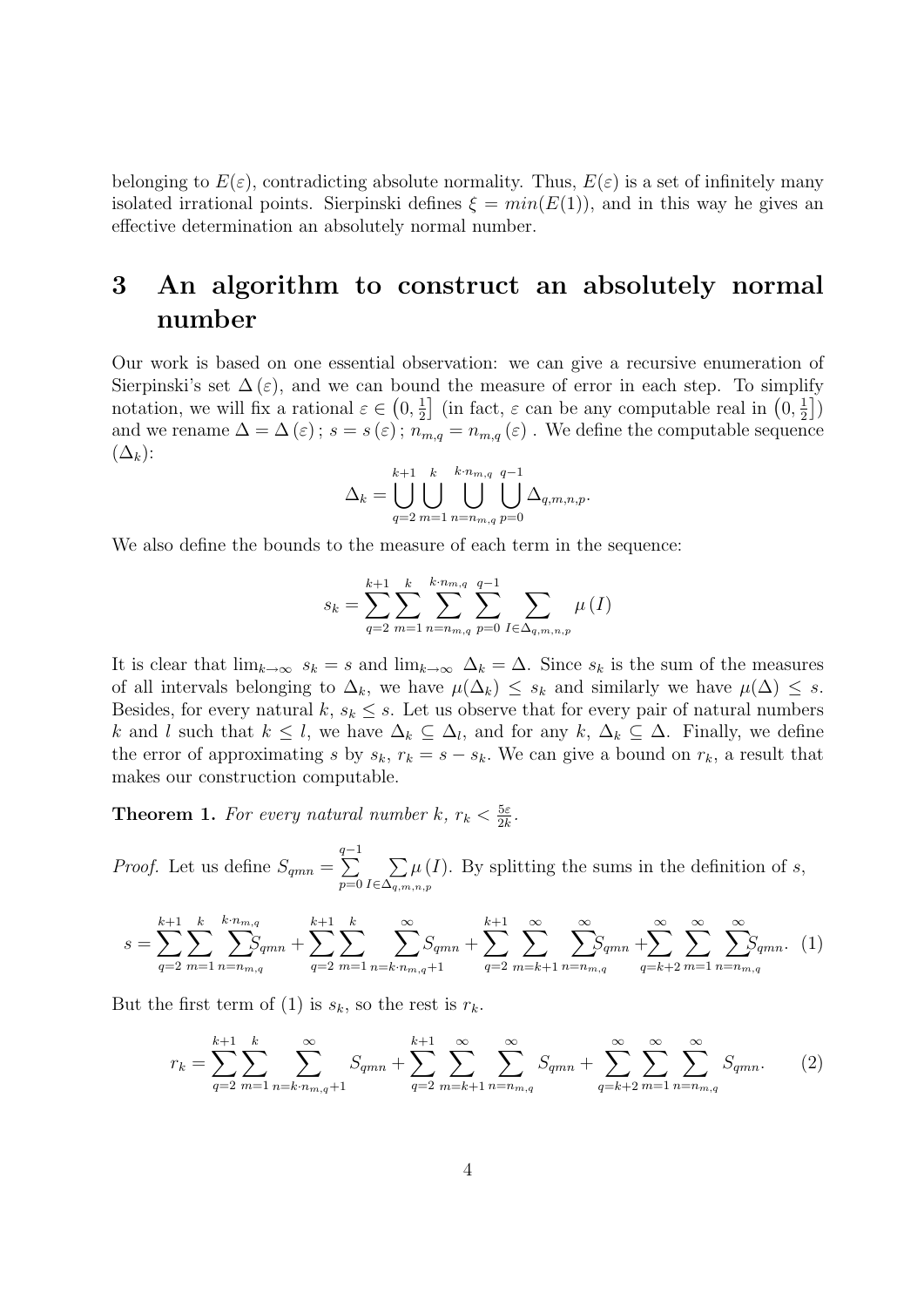We will bound each of the three terms that appear in this equation. From Sierpinski's proof we know that  $S_{qmn} < \frac{12m^4}{n^2}$  $\frac{2m^4}{n^2}$ . The third term of equation (2) can be bounded by

$$
\sum_{q=k+2}^{\infty} \sum_{m=1}^{\infty} \sum_{n=n_{m,q}}^{\infty} S_{qmn} < 12 \sum_{q=k+2}^{\infty} \sum_{m=1}^{\infty} \left( m^4 \sum_{n=n_{m,q}}^{\infty} \frac{1}{n^2} \right). \tag{3}
$$

Let us now find a bound for  $\sum_{n=1}^{\infty}$  $n = n_{m,q}$ 1  $\frac{1}{n^2}$ . For any  $i \geq 1$ , it holds that  $\sum_{i=1}^{\infty}$  $n=i+1$  $\frac{1}{n^2} < \frac{1}{i}$  $\frac{1}{i}$ , and by the definition of  $n_{m,q}$  we have,  $n_{m,q}-1=\left(\frac{24m^6q^2}{\epsilon}\right)^2$  $\left| \frac{n^6q^2}{\varepsilon} \right| + 1 > \frac{24m^6q^2}{\varepsilon}$  $\frac{n^6q^2}{\varepsilon}$ . Then,  $\sum_{ }^{\infty}$  $n = n_{m,q}$  $\frac{1}{n^2} < \frac{\varepsilon}{24m}$  $\frac{\varepsilon}{24m^6q^2}$ . Applying this last result to (3) we have

$$
\sum_{q=k+2}^{\infty} \sum_{m=1}^{\infty} \sum_{n=m_{m,q}}^{\infty} S_{qmn} < \frac{\varepsilon}{2} \left( \sum_{q=k+2}^{\infty} \frac{1}{q^2} \right) \left( \sum_{m=1}^{\infty} \frac{1}{m^2} \right) < \frac{\varepsilon}{k+1} < \frac{\varepsilon}{k}.\tag{4}
$$

Similarly, the second term of equation (2) can be bounded by

$$
\sum_{q=2}^{k+1} \sum_{m=k+1}^{\infty} \sum_{n=n_{m,q}}^{\infty} S_{qmn} < \frac{\varepsilon}{2} \left( \sum_{q=2}^{\infty} \frac{1}{q^2} \right) \left( \sum_{m=k+1}^{\infty} \frac{1}{m^2} \right) < \frac{\varepsilon}{2k}.\tag{5}
$$

Finally, the first term of equation (2) can be bounded by

$$
\sum_{q=2}^{k+1} \sum_{m=1}^{k} \sum_{n=k \cdot n_{m,q}+1}^{\infty} S_{qmn} < 12 \sum_{q=2}^{\infty} \sum_{m=1}^{\infty} \left( m^4 \sum_{n=k \cdot n_{m,q}+1}^{\infty} \frac{1}{n^2} \right) < \frac{\varepsilon}{k}.\tag{6}
$$

Replacing in (2) the bounds found in (4),(5) and (6) we conclude  $r_k < \frac{\varepsilon}{k} + \frac{\varepsilon}{2k} + \frac{\varepsilon}{k} = \frac{5\varepsilon}{2k}$  $\frac{5\varepsilon}{2k}$ .

We now give an overview of our construction of the binary number  $\nu = 0.b_1 b_2 b_3....$ To determine the first digit of  $\nu$  we divide the [0, 1] interval in two halves,  $c_0^1 = \left[0, \frac{1}{2}\right]$  $\frac{1}{2}$  and  $c_1^1 = \left[\frac{1}{2}\right]$  $\frac{1}{2}$ , 1], each of measure  $\frac{1}{2}$ . Thinking in base 2, in  $c_0^1$  there are only numbers whose first fractional digit is 0 while in  $c_1^1$  there are only numbers whose first fractional digit is 1. By Sierpinski's result we know that neither  $\Delta$  nor any of the  $\Delta_k$  cover the whole segment [0, 1]. Of course, all points external to  $\Delta$  must either be in  $c_0^1$  or in  $c_1^1$ . The idea now is to determine a subset of  $\Delta$ ,  $\Delta_{p_1}$ , big enough (i.e. sufficiently similar to  $\Delta$ ) as to ensure that, whenever  $\Delta_{p_1}$  does not cover completely a given interval, then  $\Delta$  does not either. We can guarantee this because we have an upper bound on the error of approximating  $\Delta$  at every step. We pick the interval  $c_0^1$  or  $c_1^1$ , the least covered by  $\Delta_{p_1}$ . If we select  $c_0^1$  then there will be real numbers external to every interval of  $\Delta$  whose first digit in the binary expansion is 0; therefore, we define  $b_1 = 0$ . Similarly, if we select  $c_1^1$  we define  $b_1 = 1$ .

To define the rest of the digits we proceed recursively. We will divide  $c_{b_n}^{n-1}$  $\sum_{b_{n-1}}^{n-1}$  in two halves defining the intervals  $c_0^n$  and  $c_1^n$ , each of measure  $\frac{1}{2^n}$ . At least one of the two will not be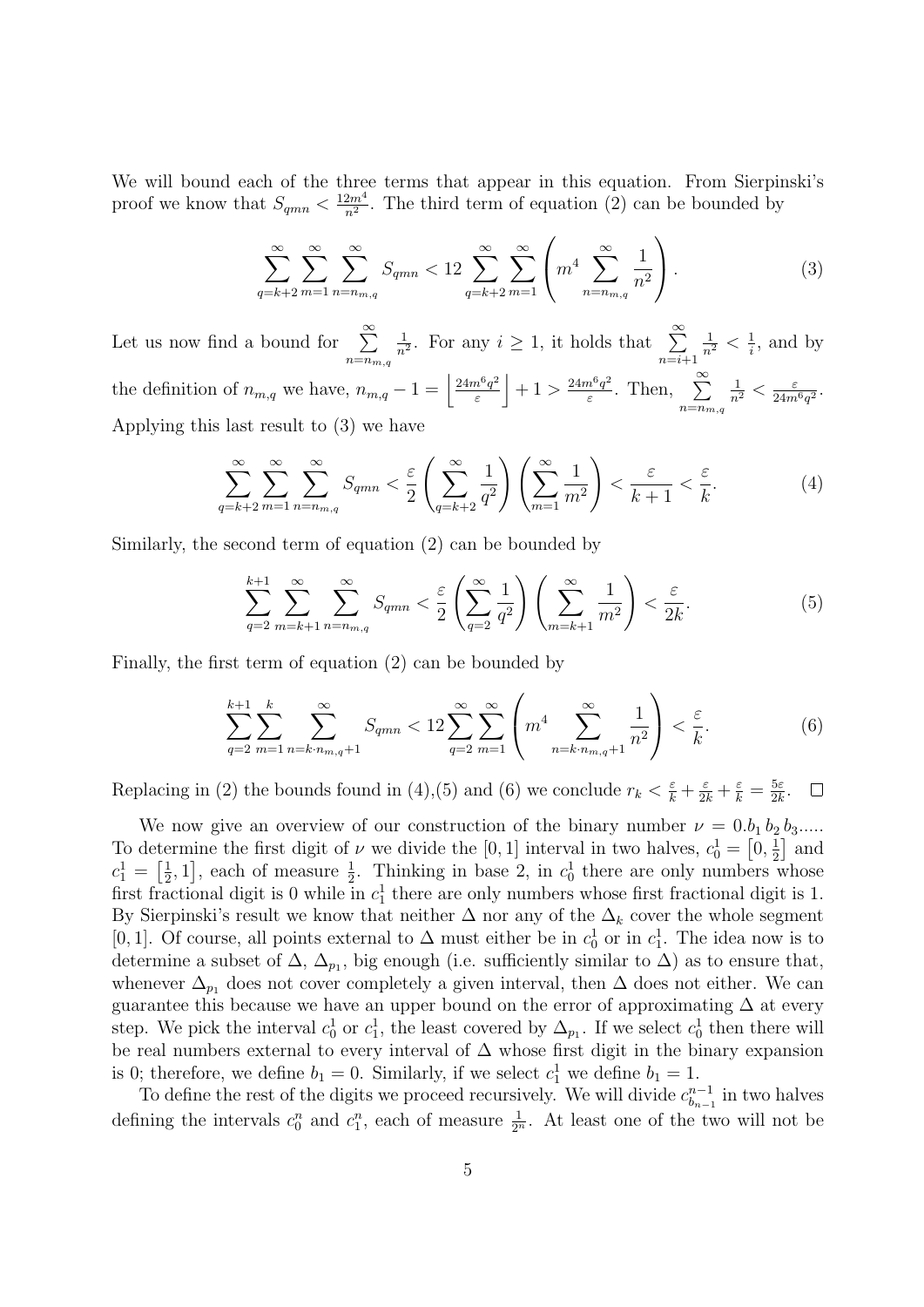completely covered by  $\Delta$ . The  $n^{th}$  digit of  $\nu$  will be determined by comparing the measure of a suitable set  $\Delta_{p_n}$  restricted to the intervals  $c_0^n$  and  $c_1^n$ , where the index  $p_n$  is obtained computably from *n*. If we select  $c_0^n$ , then we will define  $b_n$  to be 0, otherwise  $b_n$  will be 1. Since these measures are computable we have obtained an algorithm to define a real number  $\nu$ , digit by digit, such that  $\nu$  is external to every interval of  $\Delta$ . By Sierpinski's result  $\nu$  is absolutely normal.

Before proceeding we shall prove some results. The following proposition gives us a bound on the measure of the sets that have not been enumerated in the step  $k$ .

#### **Proposition 2.** For every k,  $\mu$  ( $\Delta - \Delta_k$ )  $\leq r_k$ .

*Proof.* Since  $\Delta_k$  is included in  $\Delta$ , the measure of  $\Delta - \Delta_k$  is less than or equal to the sum of the measures of those intervals in  $\Delta$  but not in  $\Delta_k$ . Hence

$$
\mu(\Delta - \Delta_{k}) \leq \sum_{q=2}^{\infty} \sum_{m=1}^{\infty} \sum_{n=n_{m,q}}^{\infty} \sum_{p=0}^{q-1} \sum_{I \in \Delta_{q,m,n,p}} \mu(I) \leq s - \sum_{q=2}^{\infty} \sum_{m=1}^{\infty} \sum_{n=n_{m,q}}^{\infty} \sum_{p=0}^{q-1} \sum_{I \in \Delta_{q,m,n,p}} \mu(I).
$$
  
But 
$$
\sum_{q=2}^{\infty} \sum_{m=1}^{\infty} \sum_{n=n_{m,q}}^{\infty} \sum_{p=0}^{\infty} \sum_{I \in \Delta_{q,m,n,p}}^{\infty} \mu(I) \geq \sum_{q=2}^{k+1} \sum_{m=1}^{k} \sum_{n=n_{m,q}}^{\infty} \sum_{p=0}^{\infty} \sum_{I \in \Delta_{q,m,n,p}}^{\infty} \mu(I) =
$$
  

$$
= \sum_{q=2}^{k+1} \sum_{m=1}^{k} \sum_{n=m_{m,q}}^{\infty} \sum_{p=0}^{\infty} \sum_{I \in \Delta_{q,m,n,p}} \mu(I) = s_{k}.
$$
 Hence,  $\mu(\Delta - \Delta_{k}) \leq s - s_{k} = r_{k}.$ 

We are also able to bound the measure of the difference between two sets enumerated in different steps.

**Proposition 3.** For any natural numbers k and l such that  $k \leq l$ ,  $\mu(\Delta_l - \Delta_k) \leq r_k - r_l$ .

Proof. 
$$
\mu(\Delta_l - \Delta_k) \leq \sum_{q=2}^{l+1} \sum_{m=1}^{l} \sum_{n=m,q}^{l+n} \sum_{p=0}^{q-1} \sum_{I \in \Delta_q, m, n, p} \mu(I) = s_l - \sum_{q=2}^{l+1} \sum_{m=1}^{l} \sum_{n=m,q}^{l+n} \sum_{p=0}^{q-1} \sum_{I \in \Delta_q, m, n, p} \mu(I)
$$
  
\nand as  $k \leq l$ ,  $\sum_{q=2}^{l+1} \sum_{m=1}^{l} \sum_{n=m,q}^{l+n} \sum_{p=0}^{q-1} \sum_{I \in \Delta_q, m, n, p} \mu(I) \geq \sum_{q=2}^{k+1} \sum_{m=1}^{k} \sum_{n=m,q}^{k+n} \sum_{p=0}^{q-1} \sum_{I \in \Delta_q, m, n, p} \mu(I) = s_k$ . Thus,  
\n $\mu(\Delta_l - \Delta_k) \leq s_l - s_k = (s - s_k) - (s - s_l) = r_k - r_l$ .

Let J be a set of intervals and let c be an interval. We will will denote with  $J \cap c$  the restriction of J to  $c, J \cap c = \{x \in \mathbb{R} : x \in c \wedge (\exists j \in J : x \in j)\}\.$ 

**Lemma 4.** For any interval c and any natural number k,  $\mu(\Delta \cap c) \leq \mu(\Delta_k \cap c) + r_k$ .

*Proof.* Since  $\Delta_k \subseteq \Delta$ , for any natural k we have that  $\Delta \cap c \subseteq (\Delta_k \cap c) \cup (\Delta - \Delta_k)$ . Taking measure we obtain  $\mu(\Delta \cap c) \leq \mu(\Delta_k \cap c) + \mu(\Delta - \Delta_k)$ . By Proposition 2 we have  $\mu(\Delta \cap c) \leq \mu(\Delta_k \cap c) + r_k.$  $\Box$ 

**Lemma 5.** For any interval c any natural numbers k and l such that  $k \leq l$ ,  $\mu\left(\Delta_{l} \cap c\right) \leq \mu\left(\Delta_{k} \cap c\right) + r_{k} - r_{l}.$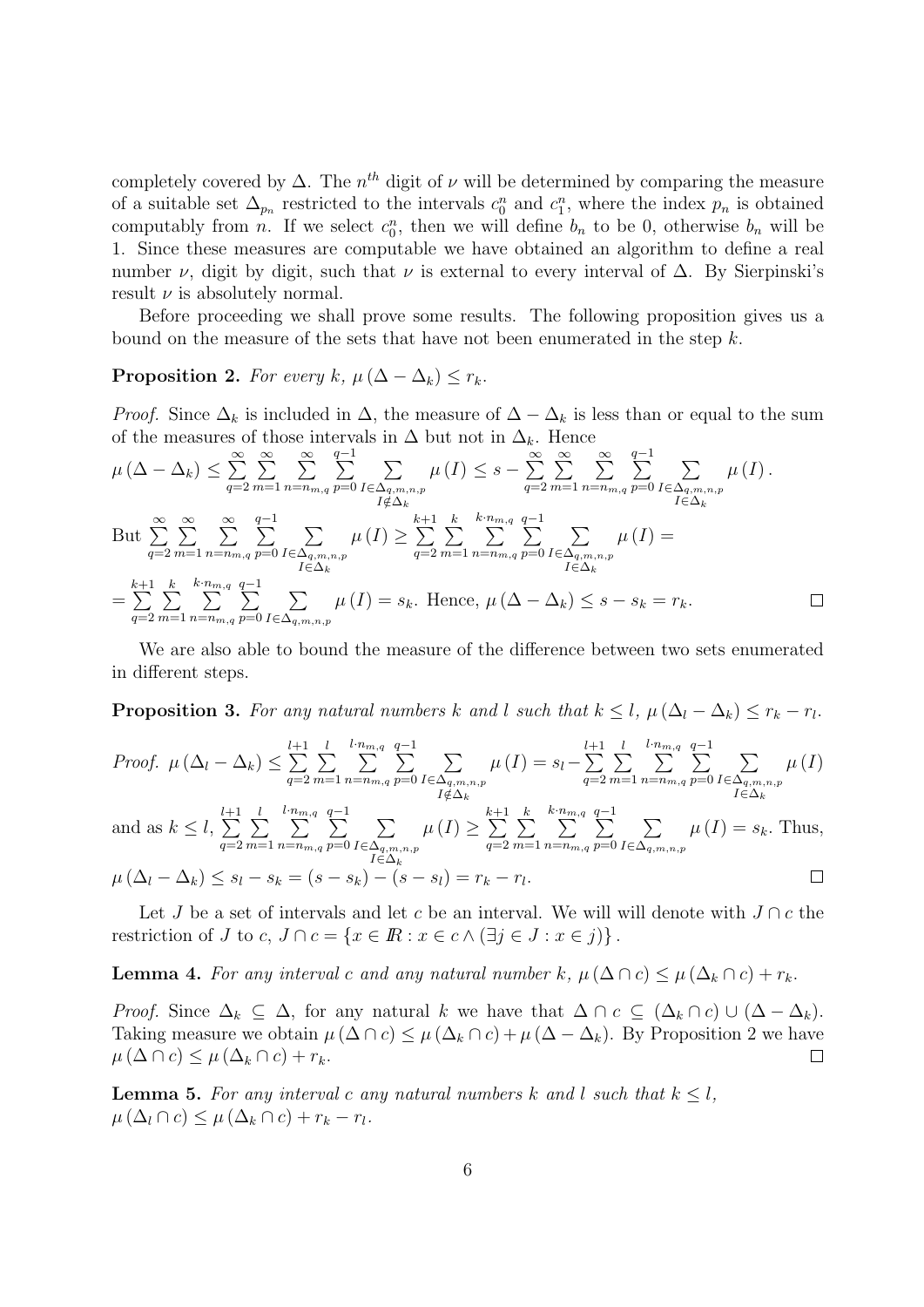*Proof.* Obvious, from Proposition 3 and  $\Delta_l \cap c \subseteq (\Delta_k \cap c) \cup (\Delta_l - \Delta_k)$ .  $\Box$ 

**Lemma 6.**  $\mu(\Delta_k)$  is computable for any k, and  $\mu(\Delta_k \cap c)$  is computable for any k and for any interval  $c = (a, b)$  where a and b are rationals.

*Proof.*  $\Delta_k$  is a finite set of known intervals with rationals end points. An algorithm for the measure of  $\Delta_k$  and for the measure of  $\Delta_k \cap c$  can be easily given.  $\Box$ 

#### 3.1 Determination of the first digit

We will compute  $b_1$ . We divide the interval [0, 1] in two halves  $c_0^1 = \left[0, \frac{1}{2}\right]$  $\frac{1}{2}$  and  $c_1^1 = \left[\frac{1}{2}\right]$  $\frac{1}{2}, 1$ . We will have to determine a suitable index  $p_1$ . It is clear that

$$
\mu\left(\Delta_{p_1}\cap c_0^1\right)+\mu\left(\Delta_{p_1}\cap c_1^1\right)=\mu\left(\Delta_{p_1}\right)\leq s_{p_1}.
$$

Adding  $r_{p_1} + r_{p_1}$  in each side of this inequality and using the definition of  $r_{p_1}$  gives

$$
(\mu (\Delta_{p_1} \cap c_0^1) + r_{p_1}) + (\mu (\Delta_{p_1} \cap c_1^1) + r_{p_1}) \leq s_{p_1} + r_{p_1} + r_{p_1} = s + r_{p_1} < \varepsilon + r_{p_1}.
$$

It is impossible that both terms  $\mu$   $(\Delta_{p_1} \cap c_0^1) + r_{p_1}$  and  $\mu$   $(\Delta_{p_1} \cap c_1^1) + r_{p_1}$  be greater or equal to  $\frac{\varepsilon + r_{p_1}}{2}$ . If they were, we would have

$$
\varepsilon + r_{p_1} = \frac{\varepsilon + r_{p_1}}{2} + \frac{\varepsilon + r_{p_1}}{2} \le (\mu \left(\Delta_{p_1} \cap c_0^1\right) + r_{p_1}) + (\mu \left(\Delta_{p_1} \cap c_1^1\right) + r_{p_1}) < \varepsilon + r_{p_1}
$$

a contradiction. Thus,the following proposition is true

$$
\left(\mu\left(\Delta_{p_1}\cap c_0^1\right)<\frac{\varepsilon+r_{p_1}}{2}-r_{p_1}\right)\vee\left(\mu\left(\Delta_{p_1}\cap c_1^1\right)<\frac{\varepsilon+r_{p_1}}{2}-r_{p_1}\right)
$$

Now we determine the value of  $p_1$ . It has to be large enough so that the error  $r_{p_1}$  is sufficiently small to guarantee that even if all the remaining intervals that have not yet been enumerated in step  $p_1$  fall in  $c_{b_1}^1$ , the whole  $c_{b_1}^1$  will not be completely covered by  $\Delta$ . We need  $\mu\left(\Delta_{p_1} \cap c_{b_1}^1\right) + r_{p_1} \leq \frac{1}{2}$ <sup>1</sup>/<sub>2</sub>. We know that the measure  $\mu\left(\Delta_{p_1} \cap c_{b_1}^1\right) + r_{p_1} < \frac{\varepsilon + r_{p_1}}{2}$  $\frac{r_{p_1}}{2}$ . Theorem 1 states that  $r_{p_1} < \frac{5\varepsilon}{2p}$  $\frac{5\varepsilon}{2p_1}$ . So, for  $p_1 = 5$  we obtain  $r_{p_1} < \frac{\varepsilon}{2}$  $\frac{\varepsilon}{2}$ . Then,  $\mu(\Delta_{p_1} \cap c_{b_1}^1) + r_{p_1}$  $\langle \frac{\varepsilon + r_{p_1}}{2} = \frac{\varepsilon}{2} + \frac{\varepsilon}{4} \langle \varepsilon \rangle \leq \frac{1}{2}$  $\frac{1}{2}$ . Using Lemma 4 we obtain  $\mu\left(\Delta \cap c_{b_1}^1\right) < \frac{1}{2} = \mu\left(c_{b_1}^1\right)$ . This means that the union of all the intervals belonging to  $\Delta$  will never cover the whole interval  $c_{b_1}^1$ , whose measure is  $\frac{1}{2}$ . Thus, there exist real numbers belonging to no interval of  $\Delta$  that fall in the interval  $c_{b_1}^1$ . These have their first digit equal to  $b_1$ . We define

$$
b_1 = \begin{cases} 0 & \text{if } \mu(\Delta_{p_1} \cap c_0^1) \leq \mu(\Delta_{p_1} \cap c_1^1) \\ 1 & \text{otherwise} \end{cases}
$$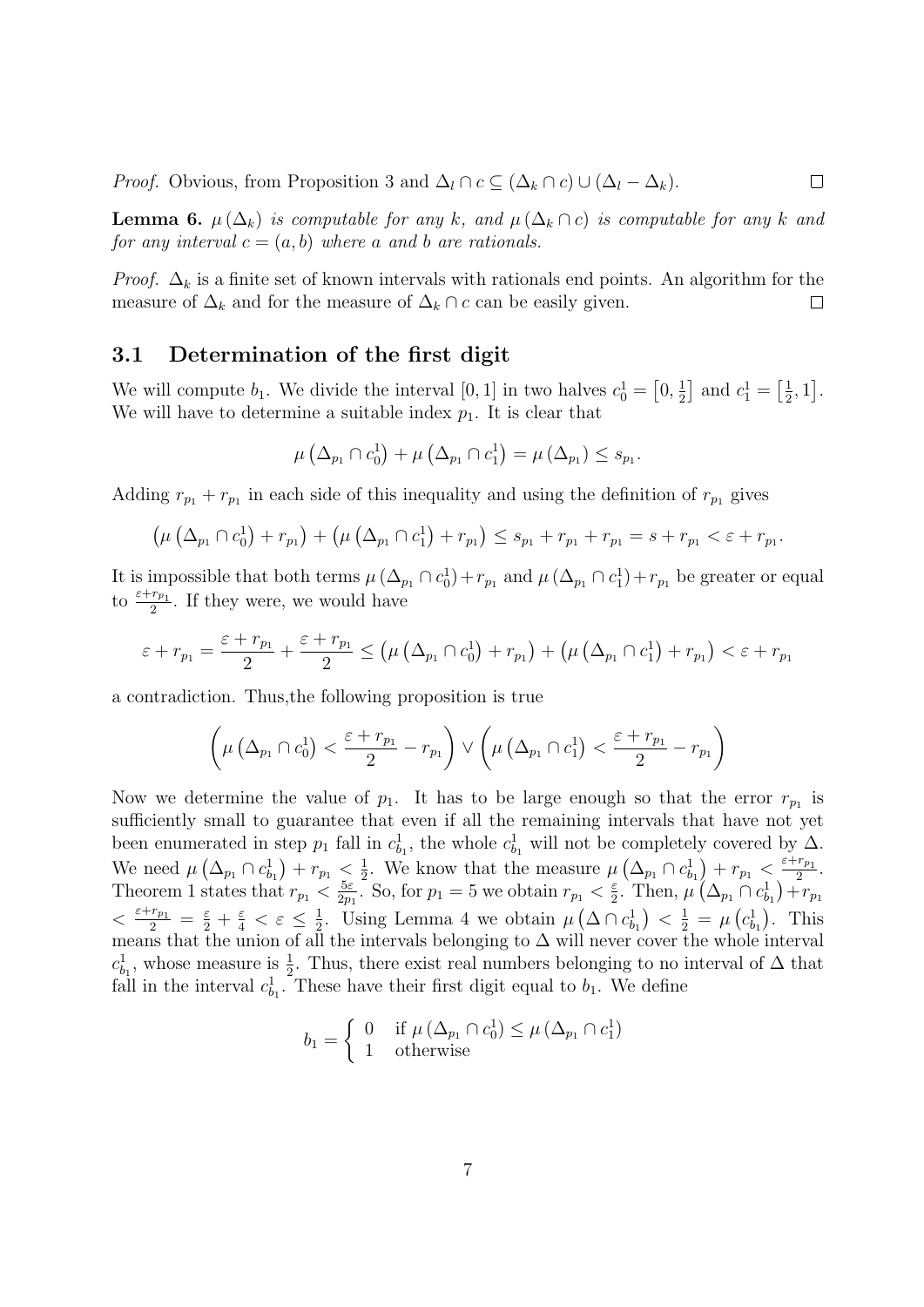## **3.2** Determination of the  $n^{th}$  digit, for  $n > 1$

Let us assume that we have already computed  $b_1, b_2, ..., b_{n-1}$  and that at each step m,  $1 \leq m < n$ ,

$$
\mu\left(\Delta_{p_m} \cap c_{b_m}^m\right) + r_{p_m} < \frac{1}{2^m} \left(\varepsilon + \sum_{j=1}^m 2^{j-1} \cdot r_{p_j}\right)
$$

and we have chosen  $p_m = 5 \cdot 2^{2m-2}$ . We have to prove that this condition holds for  $m = n$  and  $p_n = 5 \cdot 2^{2n-2}$ , and that we can computably determine  $b_n$ . We split the interval  $c_{b_n}^{n-1}$  $b_{n-1}^{n-1}$  in two halves of measure  $\frac{1}{2^n}$ ,  $c_0^n = [0.b_1b_2 \ldots b_{n-1}$ ,  $0.b_1b_2 \ldots b_{n-1}1]$  and  $c_1^n =$  $[0.b_1b_2...b_{n-1}1, 0.b_1b_2...b_{n-1}111111...]$ . As they cover the interval  $c_{b_{n-1}}^{n-1}$  $b_{n-1}^{n-1}$ , we have

$$
\mu\left(\Delta_{p_n}\cap c_0^n\right)+\mu\left(\Delta_{p_n}\cap c_1^n\right)=\mu\left(\Delta_{p_n}\cap c_{b_{n-1}}^{n-1}\right).
$$

Since  $p_n \geq p_{n-1}$  and using Lemma 5 we obtain

$$
\mu (\Delta_{p_n} \cap c_0^n) + \mu (\Delta_{p_n} \cap c_1^n) \leq \mu \left( \Delta_{p_{n-1}} \cap c_{b_{n-1}}^{n-1} \right) + r_{p_{n-1}} - r_{p_n}.
$$

Adding  $r_{p_n} + r_{p_n}$  to both sides of this inequality we obtain

$$
(\mu (\Delta_{p_n} \cap c_0^n) + r_{p_n}) + (\mu (\Delta_{p_n} \cap c_1^n) + r_{p_n}) \leq \mu (\Delta_{p_{n-1}} \cap c_{p_{n-1}}^{n-1}) + r_{p_{n-1}} + r_{p_n}
$$

and by the previous equation

$$
(\mu (\Delta_{p_n} \cap c_0^n) + r_{p_n}) + (\mu (\Delta_{p_n} \cap c_1^n) + r_{p_n}) < \frac{1}{2^{n-1}} \left( \varepsilon + \sum_{j=1}^n 2^{j-1} \cdot r_{p_j} \right).
$$

Hence, one of the two terms,  $\mu(\Delta_{p_n} \cap c_0^n) + r_{p_n}$  or  $\mu(\Delta_{p_n} \cap c_1^n) + r_{p_n}$ , must be less than 1  $\overline{2^n}$  $\sqrt{2}$  $\varepsilon + \sum_{n=1}^{\infty}$  $j=1$  $2^{j-1} \cdot r_{p_j}$  $\setminus$ . This means that the following proposition is true:  $\sqrt{ }$  $\mu\left(\Delta_{p_n}\cap c_0^n\right)<$  $\varepsilon + \sum^{n}$  $j=1$  $2^{j-1} \cdot r_{p_j}$  $\frac{1}{2^n} - r_{p_n}$  $\setminus$  ∨  $\sqrt{ }$  $\mu\left(\Delta_{p_n}\cap c_1^n\right)$  <  $\varepsilon+\sum^{n}$  $j=1$  $2^{j-1} \cdot r_{p_j}$  $\frac{1}{2^n} - r_{p_n}$  $\setminus$  $\int$ 

We define  $b_n$  as the first index i such that the interval  $c_i^n$  is less covered by  $\Delta_{p_n}$ ,

$$
b_n = \begin{cases} 0 & \text{if } \mu(\Delta_{p_n} \cap c_0^n) \le \mu(\Delta_{p_n} \cap c_1^n) \\ 1 & \text{otherwise} \end{cases}
$$

By Theorem 1 we have

$$
\sum_{j=1}^{n} 2^{j-1} \cdot r_{p_j} < \varepsilon \cdot \sum_{j=1}^{n} \frac{2^{j-1}}{2^{2j-1}} = \varepsilon \cdot \sum_{j=1}^{n} 2^{-j} < \varepsilon.
$$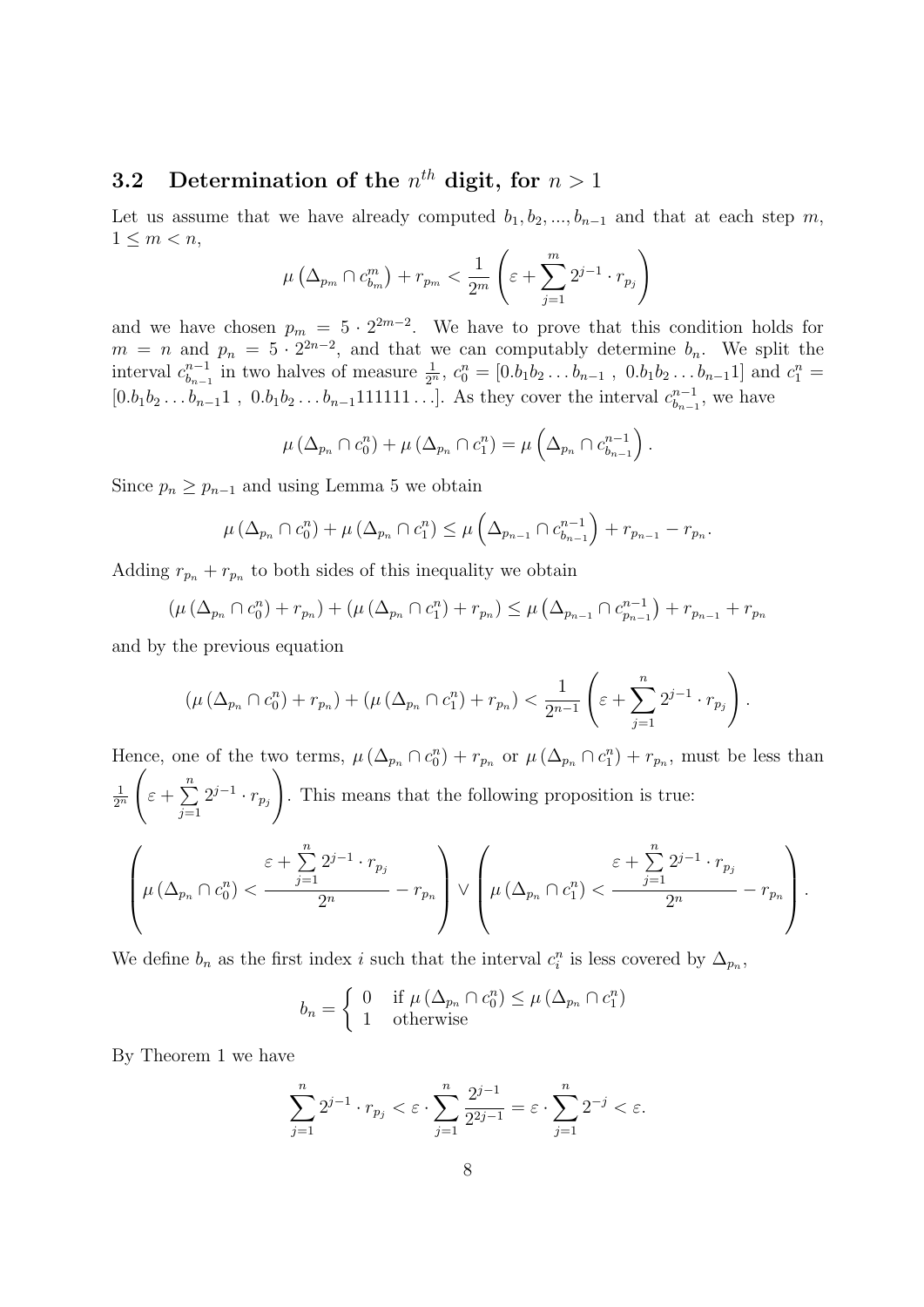From the last inequality and from the definition of  $b_n$  we obtain

$$
\mu\left(\Delta_{p_n} \cap c_{b_n}^n\right) + r_{p_n} < \frac{1}{2^n} \left(\varepsilon + \sum_{j=1}^n 2^{j-1} \cdot r_{p_j}\right) < \frac{2\varepsilon}{2^n} \le \frac{1}{2^n}
$$

and using Lemma 4 we deduce  $\mu(\Delta \cap c_{b_n}^n) < \frac{1}{2^n} = \mu(c_{b_n}^n)$ . Hence, the set  $\Delta$  does not cover the interval  $c_{b_n}^n$ . There must be real numbers in the interval  $c_{b_n}^n$  that belong to no interval of  $\Delta$ .

**Theorem 7.** The number  $\nu$  is computable and absolutely normal.

*Proof.* In our construction we need only to compute the measure of the sets  $(\Delta_{p_n} \cap c_{b_n}^n)$ . Then, by Lemma 6,  $\nu$  is computable.

Let us prove that  $\nu$  is external to every interval of  $\Delta$ . Suppose not. Then, there must be an open interval  $I \in \Delta$  such that  $\nu \in I$ . Consider the intervals  $c_{b_1}^1, c_{b_2}^2, c_{b_3}^2, \dots$  By our construction,  $\nu$  belongs to every  $c_{b_n}^n$ . Let us call c the first interval  $c_{b_n}^n$  of the sequence such that  $c_{b_n}^n \subset I$ . Such an interval exists because the measure of  $c_{b_n}^n$  goes to 0 as n increases. But then the interval c is covered by  $\Delta$ . This contradicts that in our construction at each step *n* we choose an interval  $c_{b_n}^n$  not fully covered by  $\Delta$ . Thus,  $\nu$  belongs to no interval of  $\Delta$ , so by Sierpinski's result,  $\nu$  is absolutely normal.  $\Box$ 

Finally, it follows from Theorem 1 that the bound s on  $\mu(\Delta)$  is also computable.

Corollary 8. The real number s is computable.

*Proof.* Let us define the sequence of rationals in base 2,  $a_n = s_{5\varepsilon \cdot 2^{n-1}}$ . By Theorem 1 we have  $|s - a_n| = s - s_{5\varepsilon \cdot 2^{n-1}} = r_{5\varepsilon \cdot 2^{n-1}} < 2^{-n}$ . Then, it is possible to approximate s by a computable sequence of rationals  $a_n$  such that the first n digits of  $a_n$  coincide with the first n digits of s. Therefore, s is computable.  $\Box$ 

#### 3.3 About Sierpinski's  $\xi$  number

We finish this section with some observations about the absolutely normal number defined by Sierpinski,  $\xi$  the first real number external to  $\Delta(1)$ , that is,  $\xi = min(E(1))$ . As we see, Sierpinski defines  $\xi$  fixing  $\varepsilon = 1$ . Since our construction requires  $\varepsilon \in (0, \frac{1}{2})$  $\frac{1}{2}$ , we do not obtain the number  $\xi$ . Under a slight modification of our construction we can allow  $\varepsilon$  to be any computable number in the interval  $(0, 1)$ , by defining  $p_n = \left\lfloor \frac{5 \cdot 2^{2n-2} \varepsilon}{1-\varepsilon} \right\rfloor$  $\frac{2^{2n-2}\varepsilon}{1-\varepsilon}$  + 1.

Now can speak of the family of numbers that are definable using Sierpinski's notion for different values of  $\varepsilon$ . Fix  $\varepsilon$  to be any computable real in  $(0, 1)$  and let  $\xi = min(E(\varepsilon))$ . Then  $\xi$  is definable in our construction, in binary notation, in the following way:

$$
b_n = \begin{cases} 0 & \text{if } \mu(\Delta_{p_n} \cap c_0^n) < \frac{1}{2^n} \left( \varepsilon + \sum_{j=1}^n 2^{j-1} \cdot r_{p_j} \right) - r_{p_n} \\ 1 & \text{otherwise} \end{cases}
$$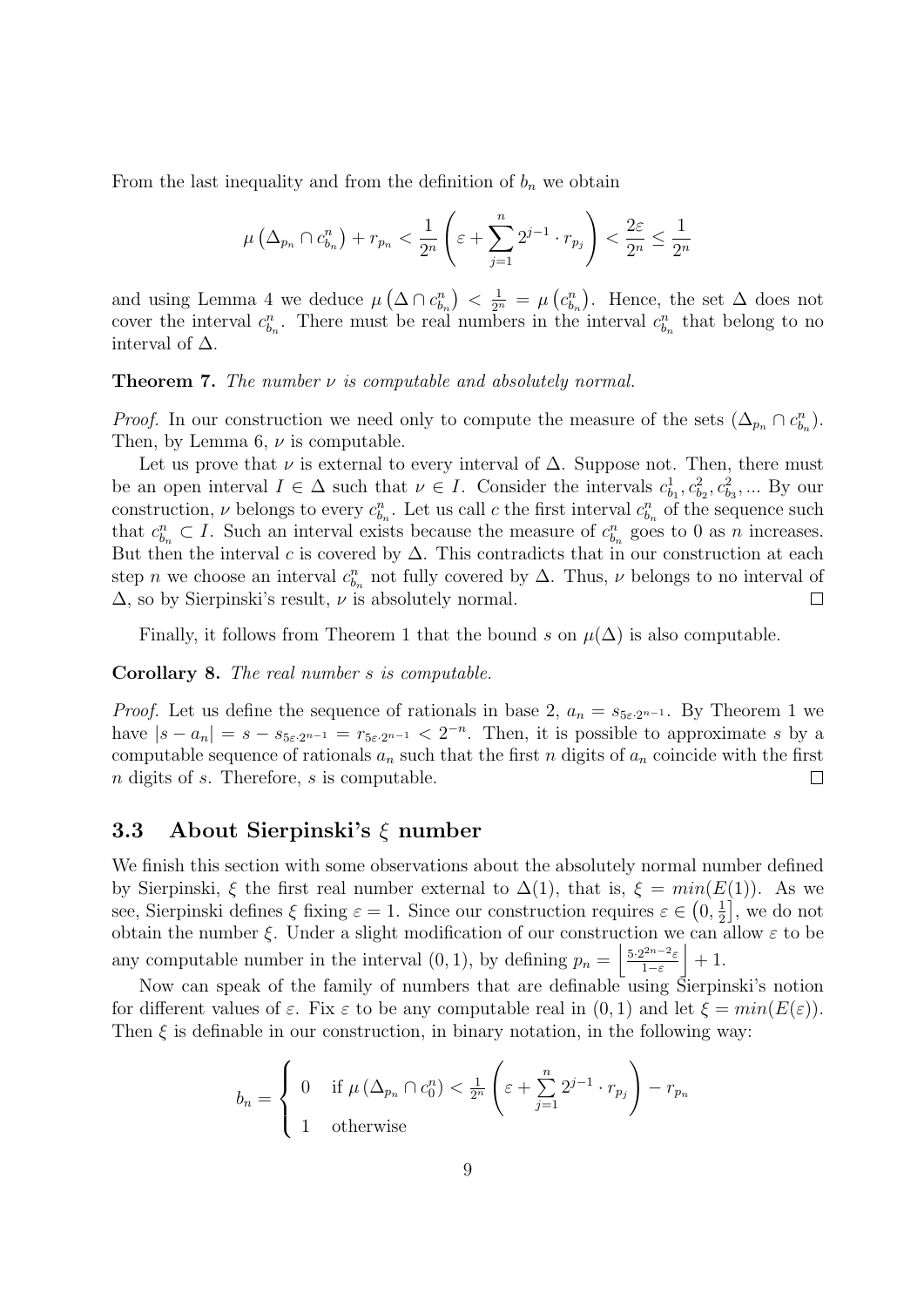For each  $n, \xi$  either falls in  $c_0^n$  or in  $c_1^n$ ; therefore, we get a determination of each digit of its binary expansion. If we could prove that  $\frac{1}{2^n}$  $\sqrt{ }$  $\varepsilon + \sum_{n=1}^{\infty}$  $j=1$  $2^{j-1} \cdot r_{p_j}$  $\setminus$  $-r_{p_n}$  is irrational and computable, then we could assert that  $\xi$  is computable. Without this assumption we can assert a weaker property:  $\xi$  is computably enumerable.

A real number is computably enumerable if there is a computable non decreasing sequence of rationals which converges to that number. Every computable number is computably enumerable, but the converse is not true. It is possible that a real number  $r$  be approximated from below by a computable non decreasing sequence of rationals but that there is no function which effectively gives each of the fractional digits of  $r$ . This happens when it is not possible to bound the error of approximating the number by any computable sequence of rationals.

Let us sketch the proof that  $\xi$  is computably enumerable, for any computable real  $\varepsilon \in (0,1]$ . Since  $\Delta(\varepsilon)$  is a recursively enumerable set of intervals, we can scan them one by one. At each step we single out the first rational in [0, 1] which is external to all the intervals scanned up to the moment. This procedure is computable and determines a non decreasing sequence of rationals which converges to  $\xi$ . This proves that  $\xi$  is computably enumerable. However, because of the shape of the intervals in  $\Delta(\varepsilon)$ , it doesn't seem easy to bound the error of this method of approximating  $\xi$ .

### 4 Other computable absolutely normal numbers

The construction we gave defines  $\nu$ , a computable absolutely normal number in base 2. We can adapt the construction to define numbers in any other bases: To compute a number in a base  $q \geq 2$ , at each step we should divide the interval selected in the previous step in q parts. In the  $n^{th}$  step we determine the  $n^{th}$  digit defining the intervals  $c_0^n, c_1^n, ..., c_{q-1}^n$ 

(of measure  $\frac{1}{q^n}$ ), where  $c_i^n =$  $\left[\begin{array}{c}i\end{array}\right]$  $\frac{i}{q^n} \sum_{n=1}^{n-1}$  $j=1$  $b_j$  $\frac{b_j}{q^j}, \frac{i+1}{q^n} + \sum_{i=1}^{n-1}$  $j=1$  $b_j$  $\overline{q^j}$ 1 for  $0 \leq i \leq q-1$ . We will choose

 $p_n = 5 \cdot (q-1) \cdot 2^{2n-2}$  and following the same steps as in the construction of a number in base 2, there must be an index  $i$  such that

$$
\mu\left(\Delta_{p_n}\cap c_i^n\right)<\frac{1}{q^n}\left(\varepsilon+(q-1)\sum_{j=1}^n 2^{j-1}\cdot r_{p_j}\right)-r_{p_n}.
$$

As before, we define  $b_n$  as the first index corresponding to the interval least covered by  $\Delta_{p_n},$ 

$$
b_n = \min_{0 \leq i \leq q-1} \left\{ i : \left( \forall j : 0 \leq j \leq q-1 : \mu \left( \Delta_{p_n} \cap c_i^n \right) \leq \mu \left( \Delta_{p_n} \cap c_j^n \right) \right) \right\}.
$$

In principle, for different bases the numbers will be distinct (they will not be  $\nu$  expressed in different bases), while they will all be examples of computable absolutely normal numbers.

The definition of absolute normality is asymptotic, that is, it states a property that has to be true in the limit. Thus, given an absolutely normal number, we can alter it